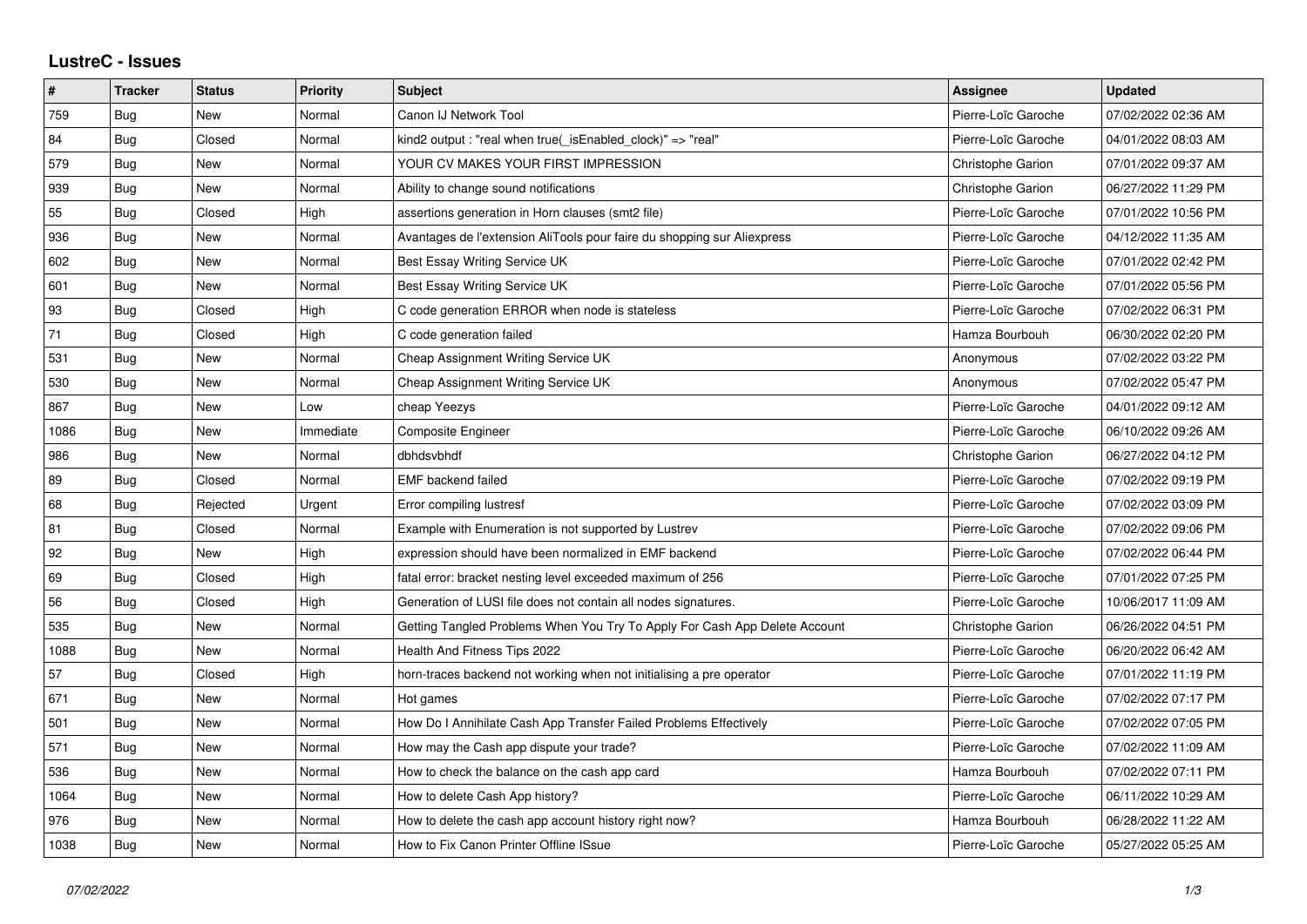| $\sharp$     | <b>Tracker</b> | <b>Status</b> | Priority  | Subject                                                                              | <b>Assignee</b>          | <b>Updated</b>      |
|--------------|----------------|---------------|-----------|--------------------------------------------------------------------------------------|--------------------------|---------------------|
| 694          | Bug            | New           | Normal    | How to Get Guidance On How To Cash App Withdrawal Limit?                             | Christophe Garion        | 07/02/2022 05:38 AM |
| 80           | Bug            | Closed        | Normal    | Import error: node Memory_2047_001 is already defined.                               | Pierre-Loïc Garoche      | 07/01/2022 10:31 PM |
| 167          | Bug            | New           | Normal    | instant loan without documents                                                       | Anonymous                | 07/02/2022 02:31 PM |
| 224          | Feature        | <b>New</b>    | Normal    | Instant Personal Loan                                                                | Pierre-Loïc Garoche      | 06/28/2022 04:40 PM |
| 58           | Bug            | Closed        | Urgent    | int to long long int                                                                 | Pierre-Loïc Garoche      | 05/16/2018 04:33 PM |
| 65           | Bug            | Closed        | High      | integer division (euclidein division)                                                | Pierre-Loïc Garoche      | 07/02/2022 06:01 PM |
| 91           | Bug            | Closed        | High      | Json of EMF backend is broken for array access                                       | Pierre-Loïc Garoche      | 07/02/2022 04:03 PM |
| 87           | Bug            | Closed        | Normal    | kind2 output: merge                                                                  | Pierre-Loïc Garoche      | 04/01/2022 08:03 AM |
| 88           | Bug            | New           | Normal    | kind2 output: When for node arguments                                                | Pierre-Loïc Garoche      | 07/02/2022 02:30 AM |
| 534          | Bug            | <b>New</b>    | Normal    | Know how to initiate cash app refund by contacting the technical team                | Pierre-Loïc Garoche      | 07/02/2022 05:08 PM |
| 270          | <b>Bug</b>     | New           | Normal    | Logo Mansion                                                                         | Christophe Garion        | 04/01/2022 08:20 AM |
| 67           | Bug            | Closed        | Normal    | Lusi generation failed because of parser in unstable branch                          | Pierre-Loïc Garoche      | 07/02/2022 06:44 PM |
| 70           | Bug            | Closed        | Urgent    | Lustrec does not terminate                                                           | Pierre-Loïc Garoche      | 04/01/2022 08:06 AM |
| $ 90\rangle$ | Bug            | Closed        | High      | Lustrec error is unreadable                                                          | Pierre-Loïc Garoche      | 07/02/2022 10:33 AM |
| 66           | Bug            | Closed        | Immediate | Lustrec generates different outputs for the same code                                | <b>Xavier Thirioux</b>   | 07/02/2022 07:29 PM |
| 96           | Bug            | Resolved      | High      | Lustrec installation failed                                                          | Pierre-Loïc Garoche      | 04/01/2022 08:11 AM |
| 59           | Bug            | Closed        | High      | Lustret failed                                                                       | Xavier Thirioux          | 06/28/2022 09:32 AM |
| 60           | Bug            | Closed        | High      | lustret naming error for libraries                                                   | Pierre-Loïc Garoche      | 07/02/2022 07:43 AM |
| 85           | <b>Bug</b>     | Closed        | Normal    | lustrev failed                                                                       | Pierre-Loïc Garoche      | 07/02/2022 07:29 PM |
| 86           | Bug            | Closed        | Immediate | lustrev ne se termine pas                                                            | Pierre-Loïc Garoche      | 04/01/2022 08:03 AM |
| 79           | Bug            | Closed        | Normal    | MCDC Conditions are repeated for variables with one atomic boolean condition         | Pierre-Loïc Garoche      | 06/28/2022 07:14 AM |
| 1047         | Bug            | New           | Normal    | Opensea                                                                              | Corentin Lauverjat       | 05/24/2022 02:32 PM |
| 858          | Bug            | <b>New</b>    | Normal    | opourid                                                                              | Christophe Garion        | 04/01/2022 09:13 AM |
| 606          | Feature        | New           | Normal    | Play unblocked cookie crush 3                                                        | Pierre-Loïc Garoche      | 07/02/2022 08:15 PM |
| 152          | Bug            | New           | High      | professional bridal makeup artist                                                    | Christophe Garion        | 06/26/2022 05:44 PM |
| 500          | Bug            | <b>New</b>    | Normal    | Simply contact the technical team, to find the solution to cash app refund problems. | Pierre-Loïc Garoche      | 07/02/2022 08:59 PM |
| 72           | Bug            | New           | Normal    | Simulinkd does not match Lustre using EMF backend when using nested Merge expression | Pierre-Loïc Garoche      | 04/01/2022 08:06 AM |
| 1110         | Bug            | New           | Normal    | Six Guns Mod Apk Answers Your Questions                                              | Pierre-Loïc Garoche      | 06/28/2022 06:26 PM |
| 1109         | Feature        | New           | Normal    | Six Guns Mod Apk Answers Your Questions                                              | <b>Christophe Garion</b> | 06/26/2022 09:12 AM |
| 897          | Bug            | New           | Normal    | Slot Pulsa Pragmatic Play                                                            | Xavier Thirioux          | 04/01/2022 12:08 PM |
| 718          | Bug            | New           | High      | Solve Complex Accounting Assignments                                                 | Hamza Bourbouh           | 07/01/2022 05:23 PM |
| 814          | Bug            | New           | Normal    | Stage Fright Cure                                                                    | Pierre-Loïc Garoche      | 06/28/2022 12:31 AM |
| 1000         | <b>Bug</b>     | New           | Normal    | Super easy way to zoom photos and upload to Instagram                                | Christophe Garion        | 06/28/2022 06:14 PM |